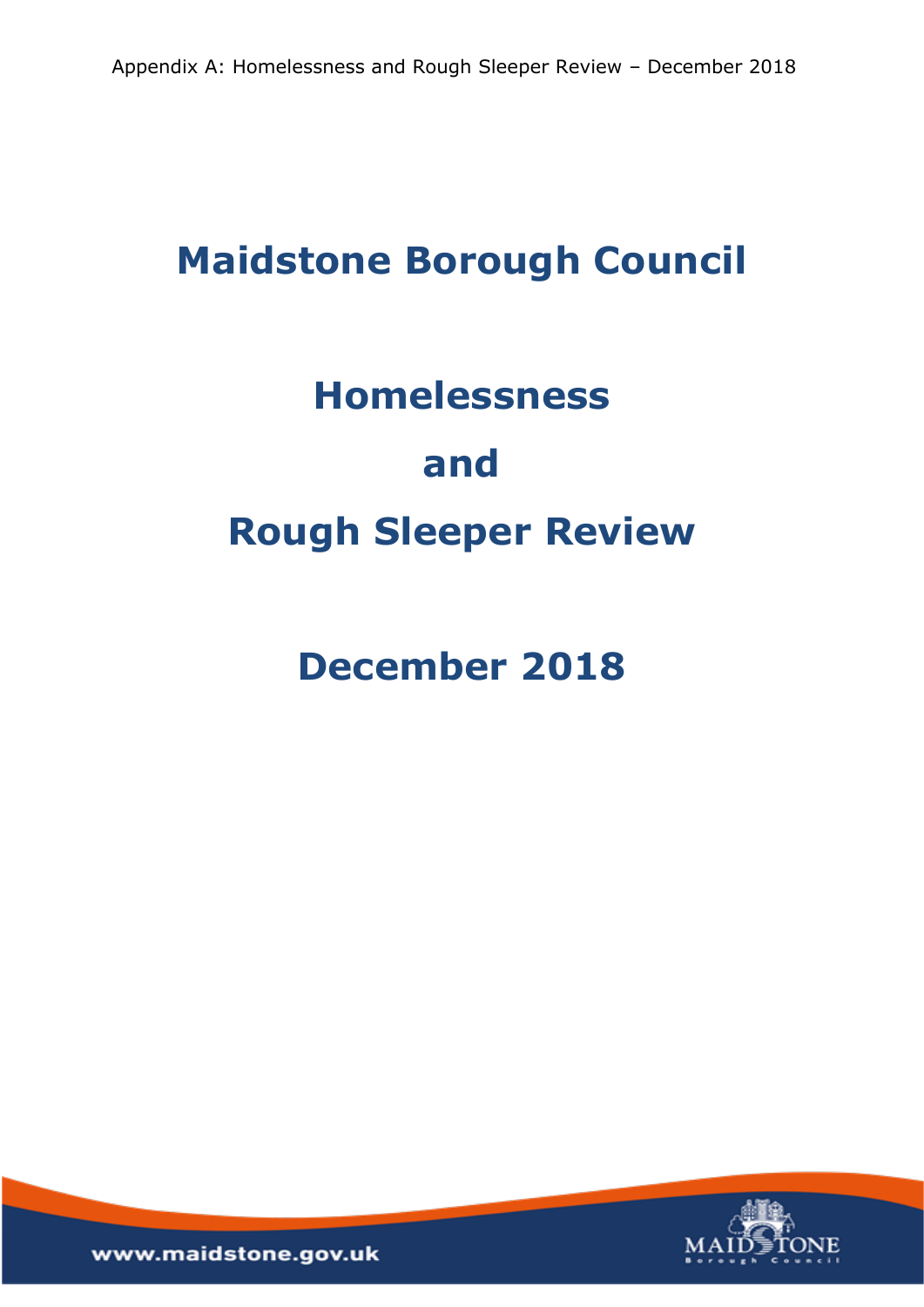# **Contents**

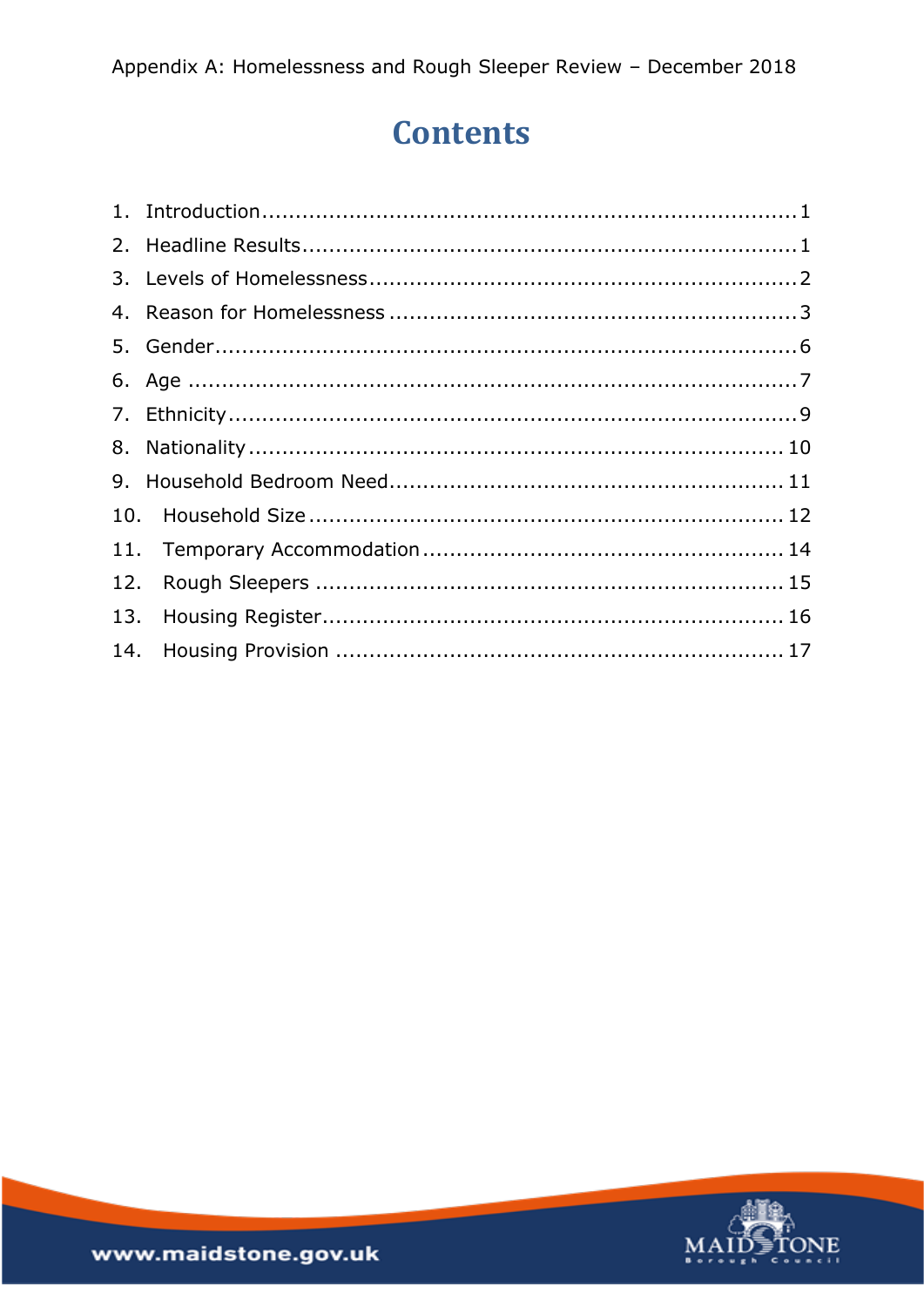## <span id="page-2-0"></span>**1. Introduction**

The Homelessness Act 2002 requires local housing authorities to carry out a review of homelessness within their borough and to formulate and publish a homelessness strategy based on the results of the review.

In conducting the review of homelessness, and to formulate a new strategy, Maidstone Borough Council must take into account the new duties introduced through the Homelessness Reduction Act in April 2018.

# <span id="page-2-1"></span>**2. Headline Results**

During the course of the current Homelessness Strategy (2014-2019) there has been a significant increase in levels of homelessness within the borough.

Since the introduction of the Homelessness Reduction Act, the information recorded about households who become homeless is becoming more detailed. This will aid the Council in how best to respond to preventing homelessness.

Evictions by family, parents and friends account for over 30% of all cases, with the ending of private rented tenancies being the next most significant cause.

Homelessness applicants are fairly evenly split between males and females although in cases when the household is a single person, this increases to around two thirds male and females feature more greatly as the lead applicant amongst households with children.

The average age of homelessness continues to decrease with applicants under the age of 34 making up the majority of cases.

Applicants with a white ethnicity account for the vast majority of homelessness applicants although the percentage has decreased in the current year.

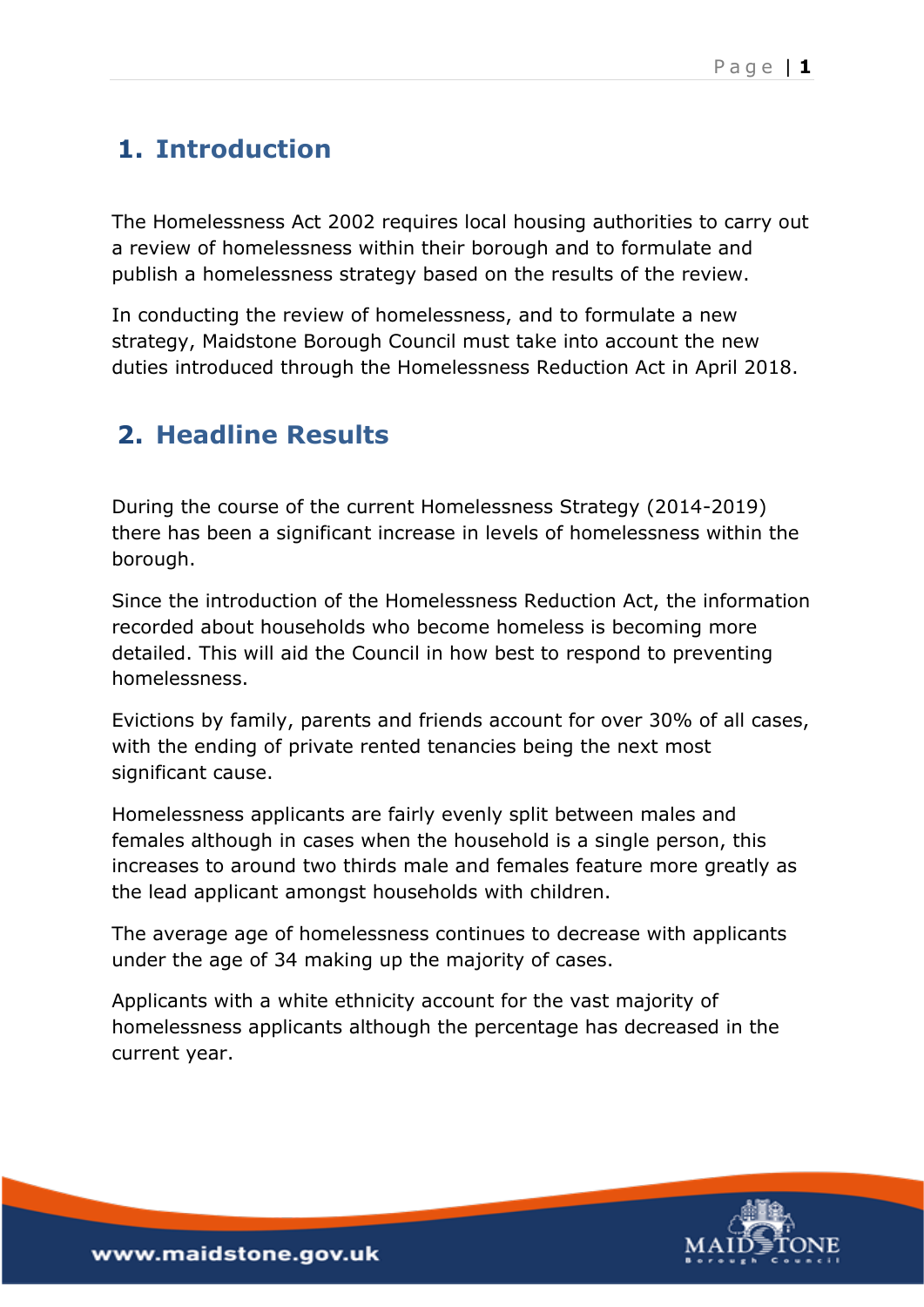More than half of homelessness approaches are from single persons who have a 1 bedroom housing need. A further third of all households have a 2 bedroom need.

Previous street population estimates have indicated that there are between 35 and 50 people rough sleeping within the borough. However, with the implementation of the Rough Sleeper Initiative this has reduced considerably.

### <span id="page-3-0"></span>**3. Levels of Homelessness**

|                                               |     | 2013/14 2014/15 2015/16 2016/17 2017/18 |     |     |     |
|-----------------------------------------------|-----|-----------------------------------------|-----|-----|-----|
| Number of<br>i homelessness<br>decisions made | 426 | 622                                     | 626 | 665 | 675 |

The number of people approaching the council as homeless has increased significantly during the course of the current Homelessness Strategy. This is following on from further increases during the preceding years.

Since the introduction of the Homelessness Reduction Act (HRA) in April 2018, different duties arise at the 'Prevention, Relief, and Main Duty' stages, which makes a direct comparison of the data since April 2018 against previous years difficult.

The intention of the HRA is that fewer households end up in the 'Main Duty' stage, as people will be assisted at the earlier stages in the process. These figures will provide the focus of attention over the lifetime of the next Homelessness and Rough Sleeping Strategy.

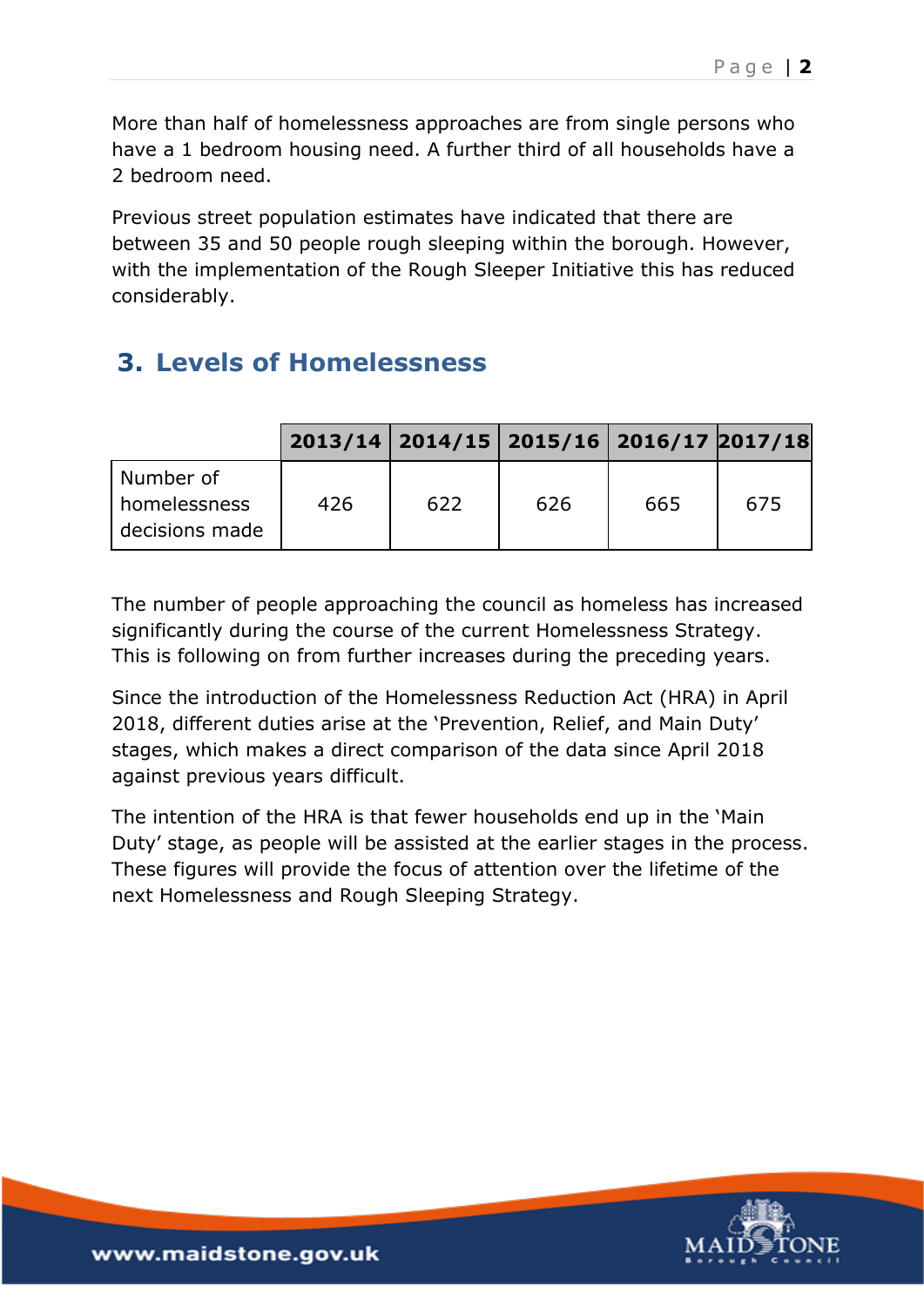# <span id="page-4-0"></span>**4. Reason for Homelessness**

Since April 2018, the reason that a household has become homeless is recorded as set out in the table below:

| Reason for Loss of last Settled Home - April to                                               | <b>Households</b> |
|-----------------------------------------------------------------------------------------------|-------------------|
| <b>Oct 2018</b>                                                                               |                   |
| End of Private Rented Sector - Assured Shorthold<br>Tenancy (see below for further breakdown) | 200               |
| End of Social Rented Tenancy (see below for further<br>breakdown)                             | 70                |
| End of Supported Housing (see below for further breakdown)                                    | 68                |
| End of Private Rented Sector - not Assured Shorthold<br>Tenancy                               | 42                |
| <b>Domestic Abuse</b>                                                                         | 104               |
| Parents / Family eviction                                                                     | 245               |
| Fire / Flood / Emergency                                                                      | 5                 |
| Friend eviction                                                                               | 73                |
| Left HM forces                                                                                | $\mathbf{1}$      |
| Left institution                                                                              | 23                |
| Mortgage Repossession                                                                         | 5                 |
| Non Racial harassment/violence                                                                | 26                |
| Other                                                                                         | 199               |
| Property Disrepair                                                                            | 10                |
| Racially motivated violence/harassment                                                        | 5                 |
| Non-violent parent relationship breakdown                                                     | 122               |
| Required to leave NASS accommodation                                                          | 3                 |
| Not recorded                                                                                  | 230               |

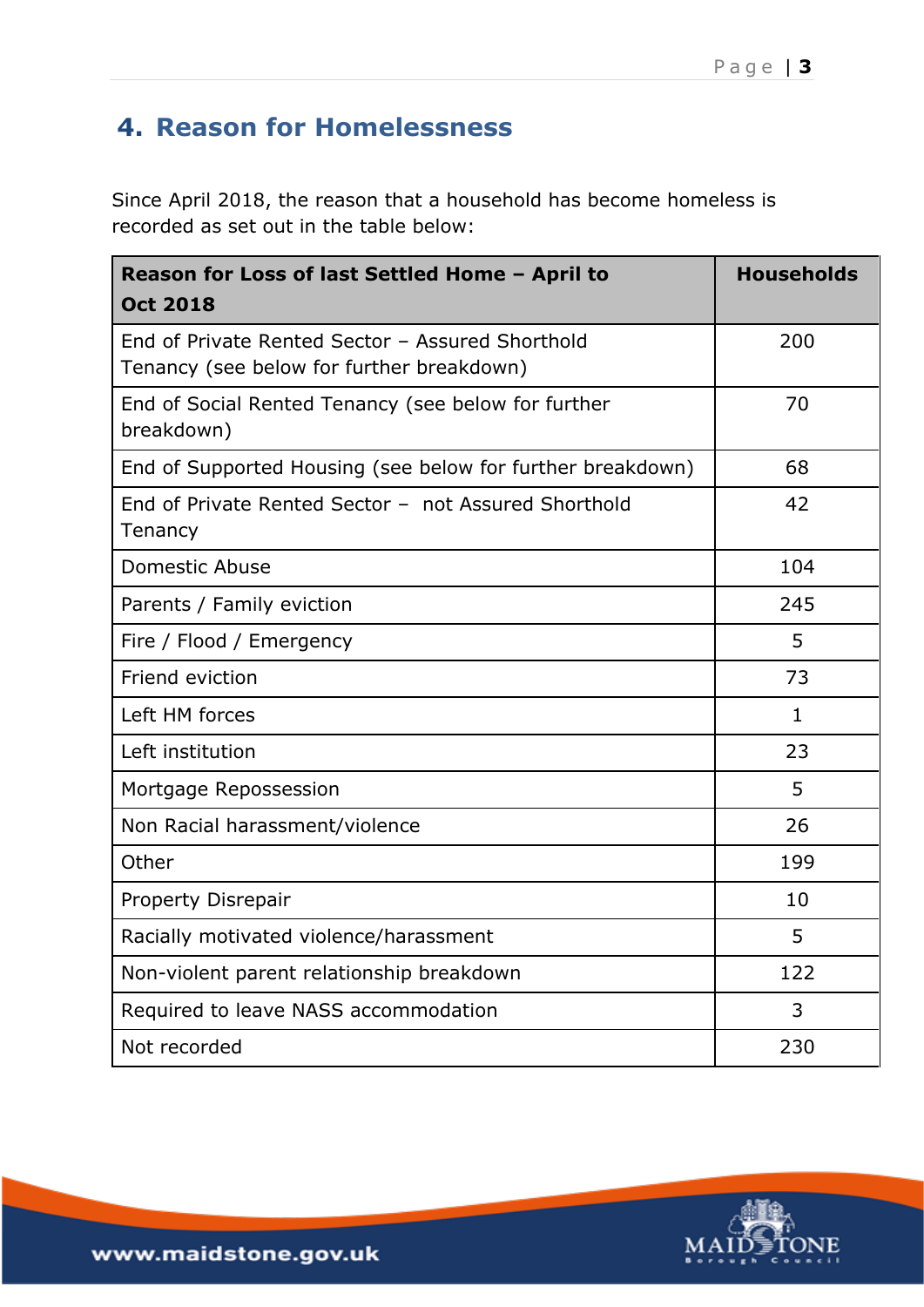The main reason that a household has become homeless is through a family/parental eviction, which accounts for 17% of all homelessness approaches. Including eviction from a friends and non-violent parent relationship breakdown, this rises to just over 30% (440 cases)

Domestic abuse, non-racial harassment / violence and racially motivated harassment / violence accounted for 9% of all approaches (135 cases) and represents an increase over previous years.

The second largest single cause of homelessness is the ending of private rented tenancies; the reasons for this are now available in greater detail as set out in the table below:

| <b>Reason for loss of Assured Shorthold Tenancy</b>                                  | Count          |
|--------------------------------------------------------------------------------------|----------------|
| Breach of tenancy, not related to rent arrears                                       | 3              |
| Illegal eviction                                                                     | 1              |
| Landlord wishing to sell or re-let the property                                      | 122            |
| Other                                                                                | 20             |
| Rent arrears due to change in personal circumstances                                 | 24             |
| Rent arrears due to increase in rent                                                 | 1              |
| Rent arrears due to reduction in employment income                                   | 8              |
| Rent arrears due to tenant difficulty budgeting or tenant making<br>other payment(s) | 9              |
| Rent arrears following changes in benefit entitlement                                | 6              |
| Tenant abandoned property                                                            | 4              |
| Tenant complained to the council/agent/landlord about disrepair                      | $\overline{2}$ |

The main reason that a household has had their assured shorthold tenancy ended (61% of cases) was that the landlord wanted to sell or relet the property.

A further 24% (48 cases) were due to rent arrears accrued for varying reasons.

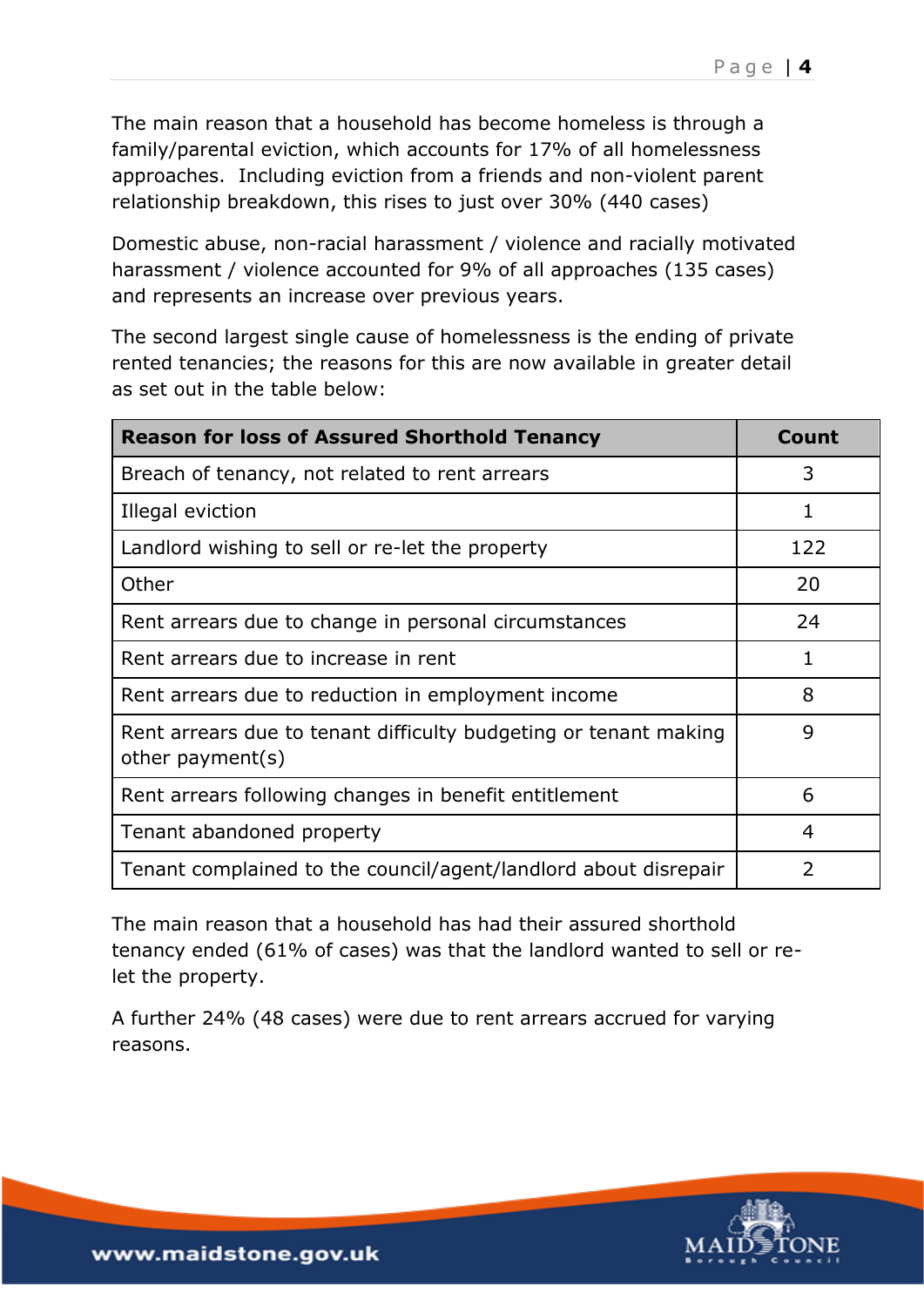| Reason for loss of social rented tenancy                                             | Count         |
|--------------------------------------------------------------------------------------|---------------|
| Breach of tenancy, not related to rent arrears                                       | 9             |
| Other                                                                                | 10            |
| Rent arrears due to change in personal circumstances                                 | 17            |
| Rent arrears due to increase in rent                                                 |               |
| Rent arrears due to reduction in employment income                                   | $\mathcal{P}$ |
| Rent arrears due to tenant difficulty budgeting or tenant making<br>other payment(s) | 18            |
| Rent arrears following changes in benefit entitlement                                | 12            |
| Tenant abandoned property                                                            |               |

In the vast majority of cases (71%) when a household has been made homeless from a social rented tenancy, it is due to rent arrears accrued.

| <b>Reason for loss of supported housing</b>             | Count |
|---------------------------------------------------------|-------|
| No longer eligible for supported housing                | 15    |
| Other                                                   | 15    |
| Other breach of tenancy or licence, not related to rent | 23    |
| Rent arrears                                            | フフ    |

The main reason given for the loss of supported accommodation was 'other breach of tenancy or licence, not related to rent,' which accounted for just under a third of all cases (32%)

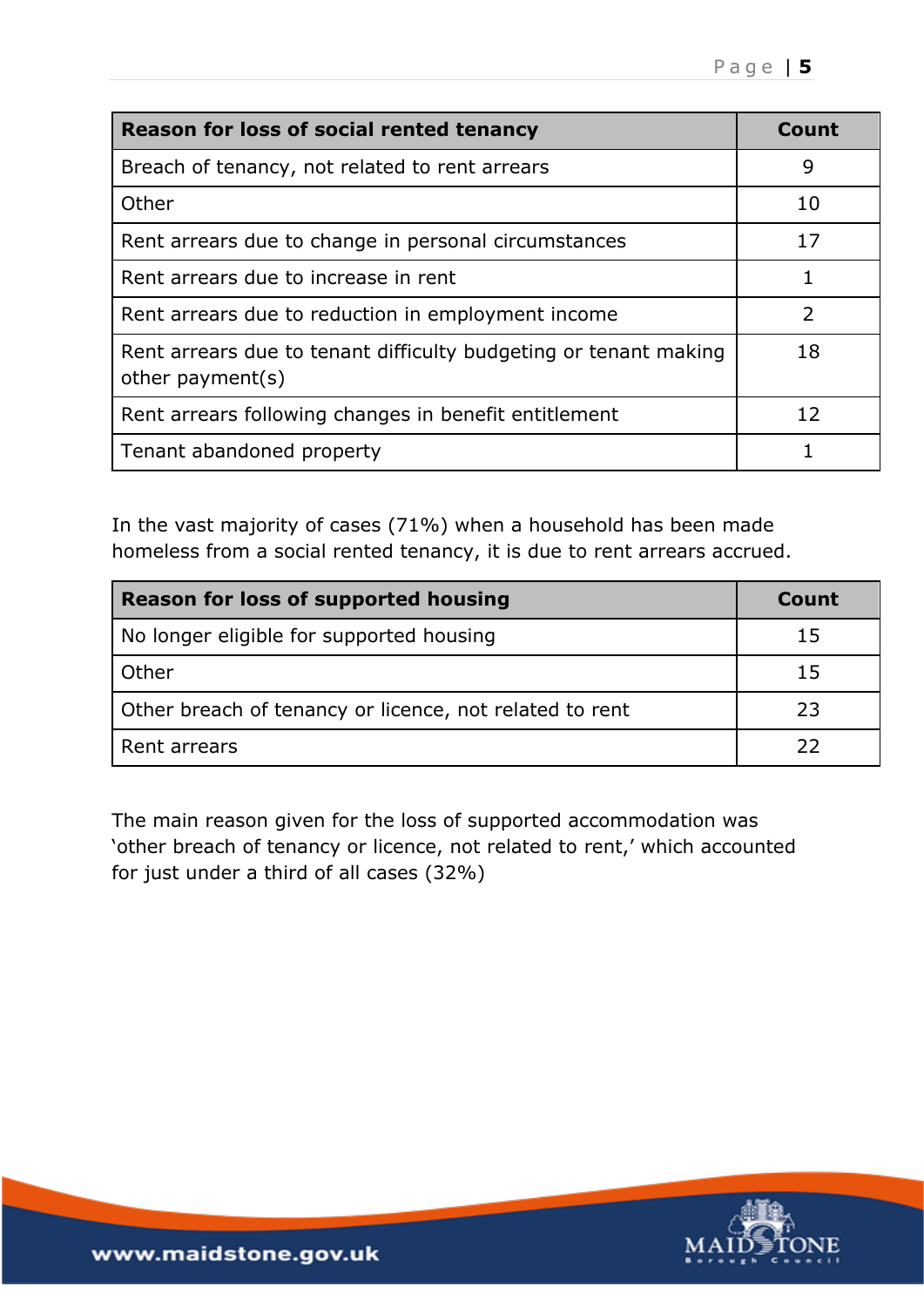

#### <span id="page-7-0"></span>**5. Gender**

**Percentage of Cases by Gender**

In 2015/16 by a narrow majority of around 1% most cases of those presenting as homeless were male. This changed significantly in 2016/2017 where most cases were female by approximately 10%. In 2017/2018 this has closed to a 1% majority for women.

In 2015/2016 there were no one identifying as transgender presenting as homeless. In 2016/2017 and 2017/2018 there was 1 case in each year.

The 2017 mid-year population estimates for gender give proportions of 51% female and 49% male (there is currently no national data collection for transgender people). Therefore the data for applicants 2017/18 and 2018 to date reflects the population in Maidstone overall.

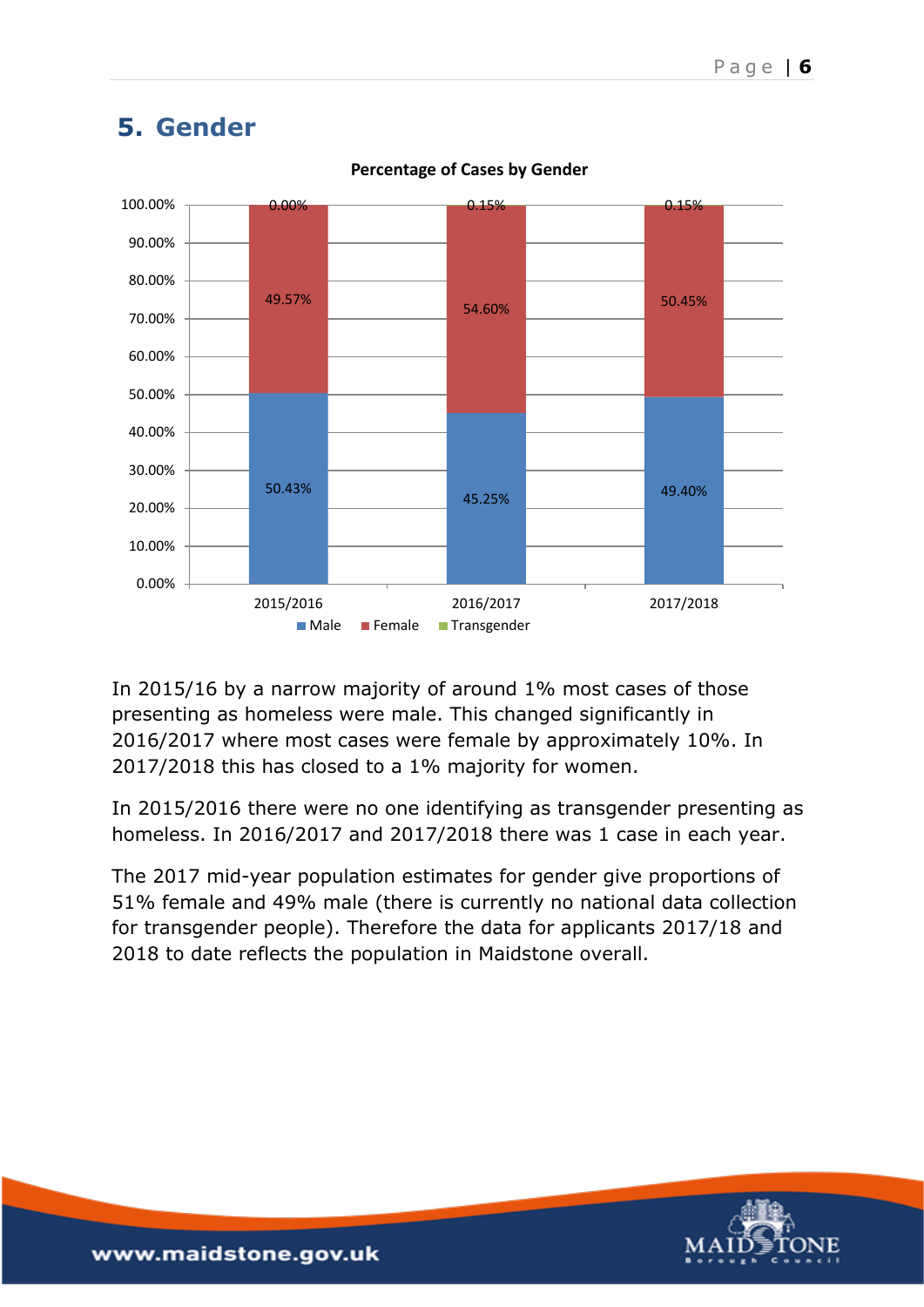Data from 2018 to date shows that men are more likely than women to apply as a single person (67% compared to 33%). The average age of single person applicants is 37.6 years for males and 33.2 years for females. Female lead applicants represent the majority of households with children.



#### <span id="page-8-0"></span>**6. Age**

Applicants under 34 years accounted for 51% of homelessness approaches in 2015/16. This has risen to 57% for the current year to date.

Between 2015/16 and 2017/18 there was a 21% increase in the number of 18 to 24 year olds approaching the Council as homeless.

Applicants aged between 35 to 44 are the only age group where the proportion of approaches has decreased year on year. In 2015/16 they accounted for just over a one in four whereas now they account for less than one in five. There was a 25% decrease in the number of applicants in the 35 to 44 years group between 2015/16 and 2017/18.



P a g e | **7**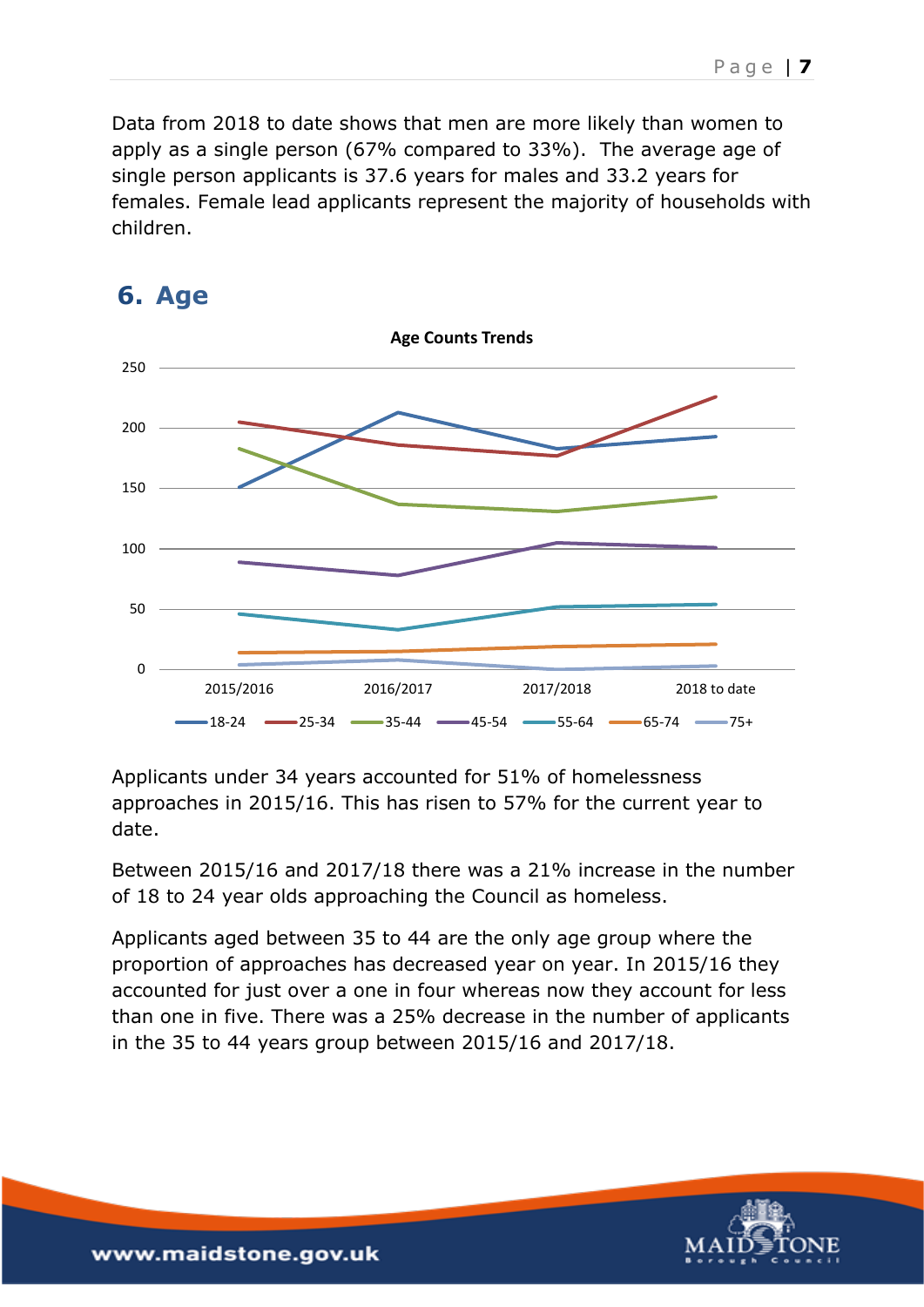The trend of homeless applicants getting younger between 2015/2016 and 2017/2018 also emerges when studying the average age. In 2015/2016 it was 36.0 years; in 2016/2017 it was 34.7 years and in 2017/2018 35.4 years. These differences are not significant because there was also an increase in approaches from people over the age of 45. If this trend were to continue, we would see a polarisation in demand between early and later life. This reflects various studies that have looked at the stability of different types of housing and the age cohorts of those occupying them.



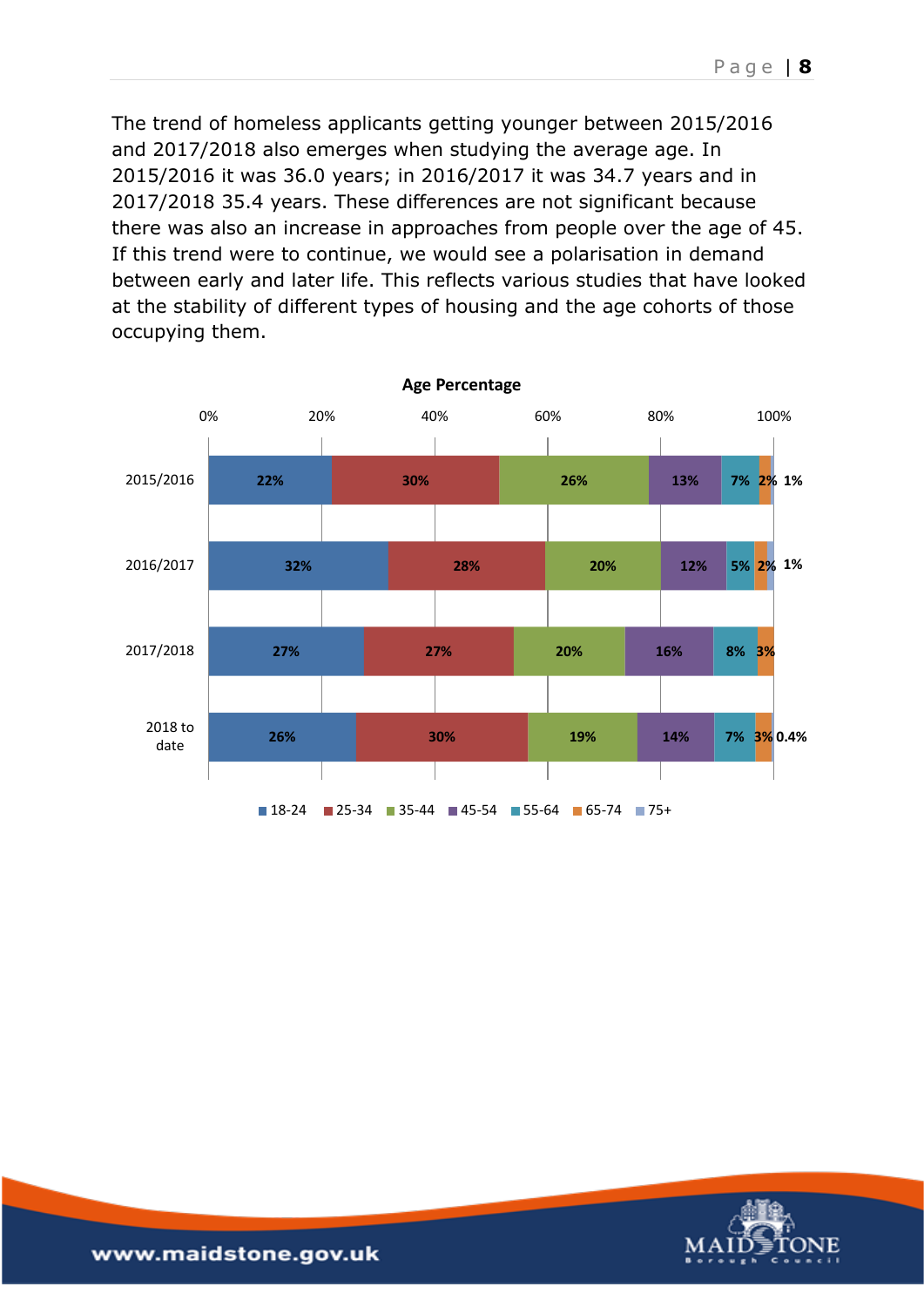

### <span id="page-10-0"></span>**7. Ethnicity**

White Black Asian Mixed Other GNT

The vast majority of homelessness approaches are from people whose ethnicity is 'White' however the proportion that they account for on the register has decreased in 2018 from the most recent data available.

The number of approaches from people who have indicated that they are from the Gypsy and Traveller community is relatively few. The housing need for the Gypsy and Traveller Community was identified in the Council's Local Plan and is largely being met by ongoing planning applications.

The number of approaches from Asian backgrounds has increased in proportional terms but fell numerically between 2015/16 and 2017/18. Data for this year suggests an expected increase in numbers compared to the 2015/16 levels.

The number of cases where people indicated that their ethnicity was 'Black' fell by 70% between 2015/2016 and 2017/2018. Again, the data for the year to date suggests there will be an increase of at least 12% on the 2015/16 numbers.

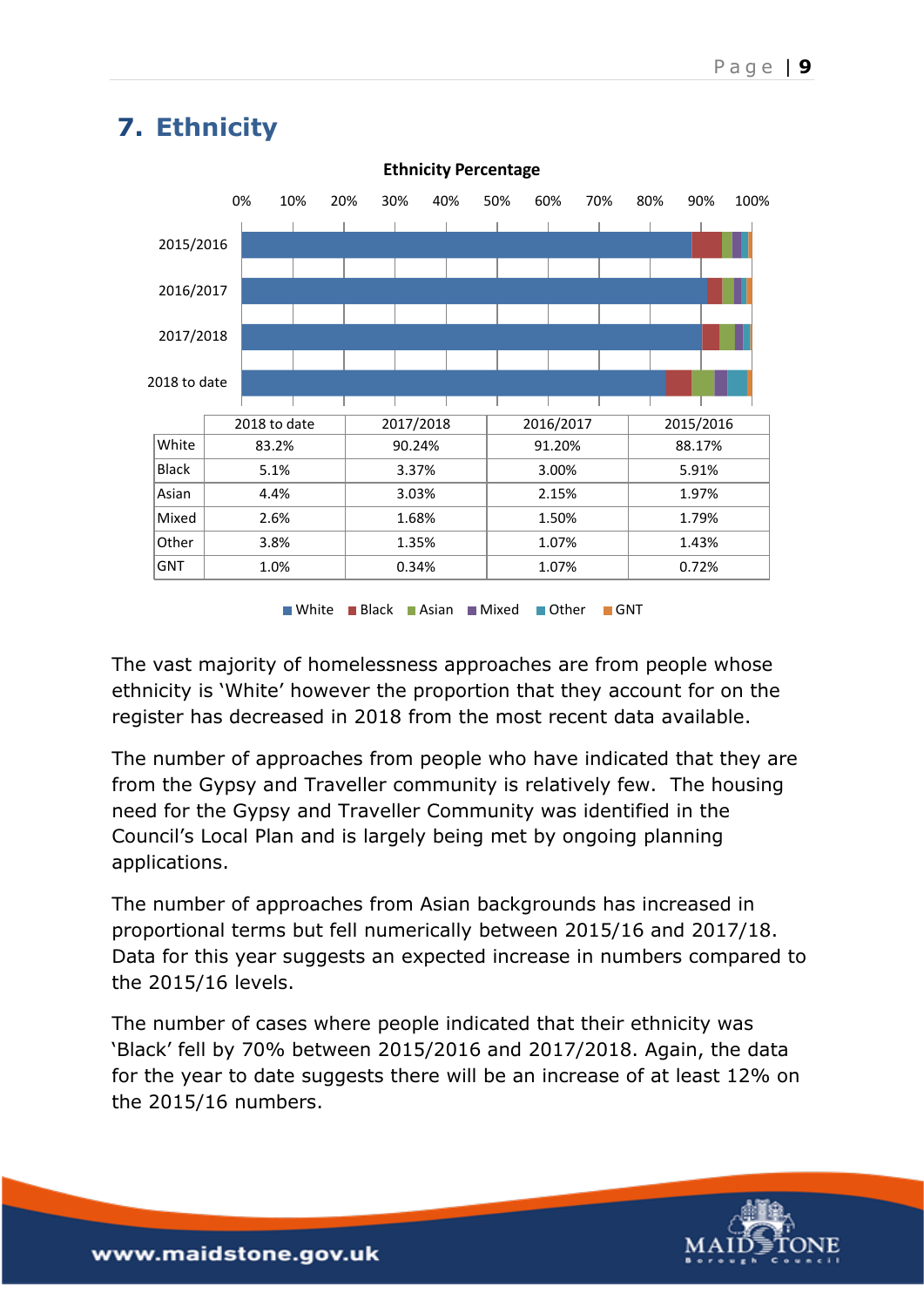Census data for Maidstone dates back to 2011 and must therefore be used with caution but if the population trend has not altered greatly then this would suggest that BME groups are overrepresented as needing to make a homeless application.

|                   |                       |                            | <b>Nationality</b> |     |                 |                   |
|-------------------|-----------------------|----------------------------|--------------------|-----|-----------------|-------------------|
| 2017/2018         |                       |                            |                    |     |                 |                   |
| 2016/2017         |                       |                            |                    |     |                 |                   |
|                   | 0%                    | 20%                        | 40%                | 60% | 80%             | 100%              |
| $\blacksquare$ UK | Other Non EEA Country | <b>Poland</b><br>Lithuania |                    |     | <b>Bulgaria</b> | Other EEA country |
|                   | <b>Nationality</b>    |                            |                    |     |                 | 2018              |
|                   |                       |                            |                    |     |                 |                   |
|                   | <b>Bulgaria</b>       |                            |                    |     | $\overline{4}$  | 0.55%             |
|                   | Czech Republic        |                            |                    |     | $\overline{2}$  | 0.27%             |
|                   | Hungary               |                            |                    |     | 2               | 0.27%             |
| Ireland           |                       |                            |                    |     | $\mathbf 1$     | 0.14%             |
| Latvia            |                       |                            |                    |     | 7               | 0.96%             |
|                   | Lithuania             |                            |                    |     | 3               | 0.41%             |

### <span id="page-11-0"></span>**8. Nationality**

| 1   | 0.14%  |
|-----|--------|
| 7   | 0.96%  |
| 3   | 0.41%  |
| 21  | 2.88%  |
| 16  | 2.19%  |
| 15  | 2.05%  |
| 5   | 0.68%  |
| 1   | 0.14%  |
| 646 | 88.49% |
| 7   | 0.96%  |
|     |        |

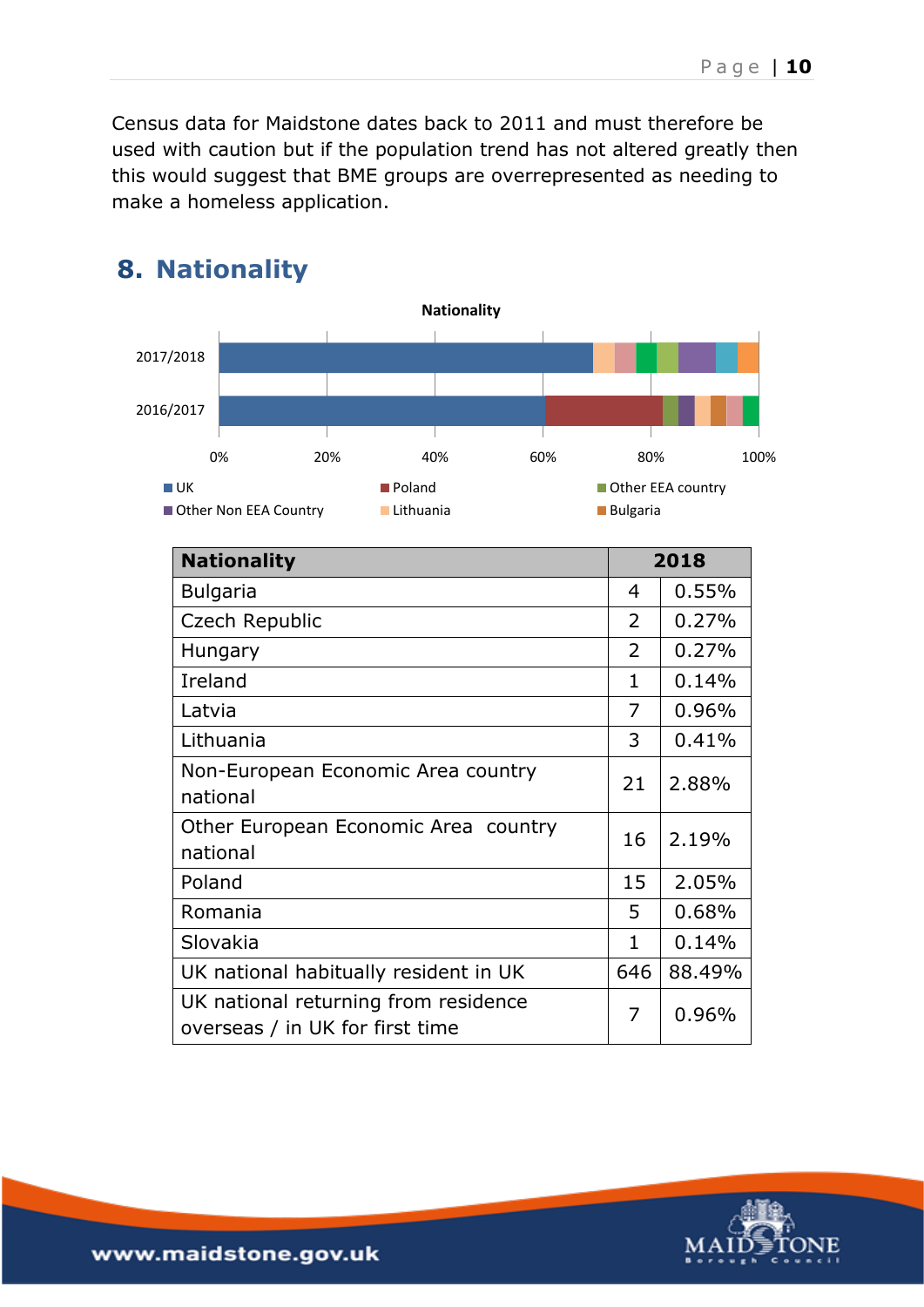In 2018, the proportion of people presenting as homeless that are UK nationals has risen to 88% from 61% in 2016/2017.

Poland represents the largest single nationality of applicants excluding the UK with 2.1% of applicants. Latvia represents the most applicants per head of origin nation's population at 1 applicant for every 280,000.



#### <span id="page-12-0"></span>**9. Household Bedroom Need**

More than half of all cases (417) have a 1 bedroom need.

- o The average age of this group is 36 years
- o 6% are couples and the rest are all single persons
- o 63% of this group is male and 36% are females (1% unknown).
- o 83% are from white backgrounds
- o 89% are UK nationals habitually resident in the UK or returning to the UK and 5% are from European Economic Area countries.

Just over a third of applicants have a 2 bedroom need.

- o The average age of this group is 32 years
- o 96% of this group have children.
- o In 83% of these cases the main applicant is female

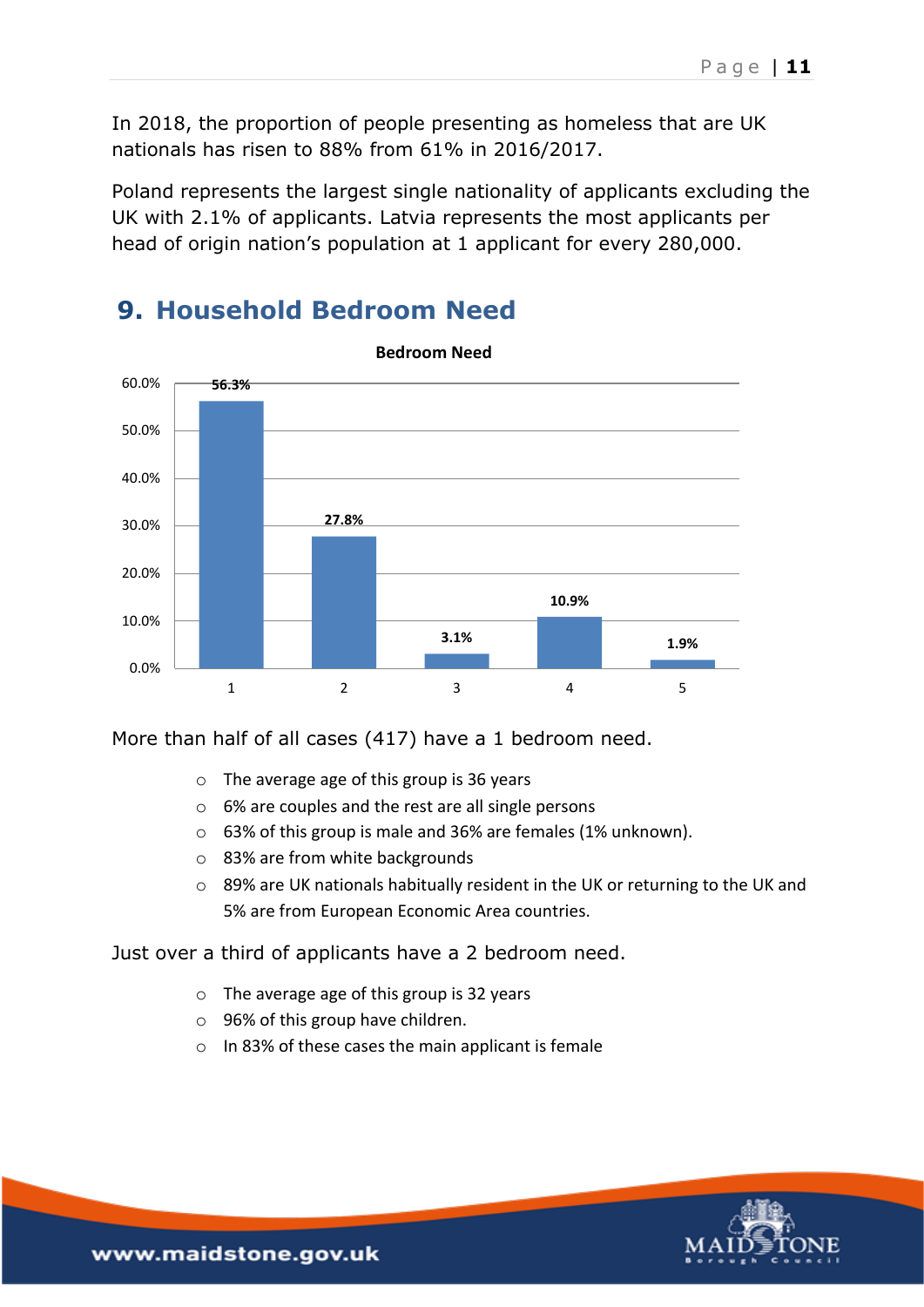#### <span id="page-13-0"></span>**10. Household Size**



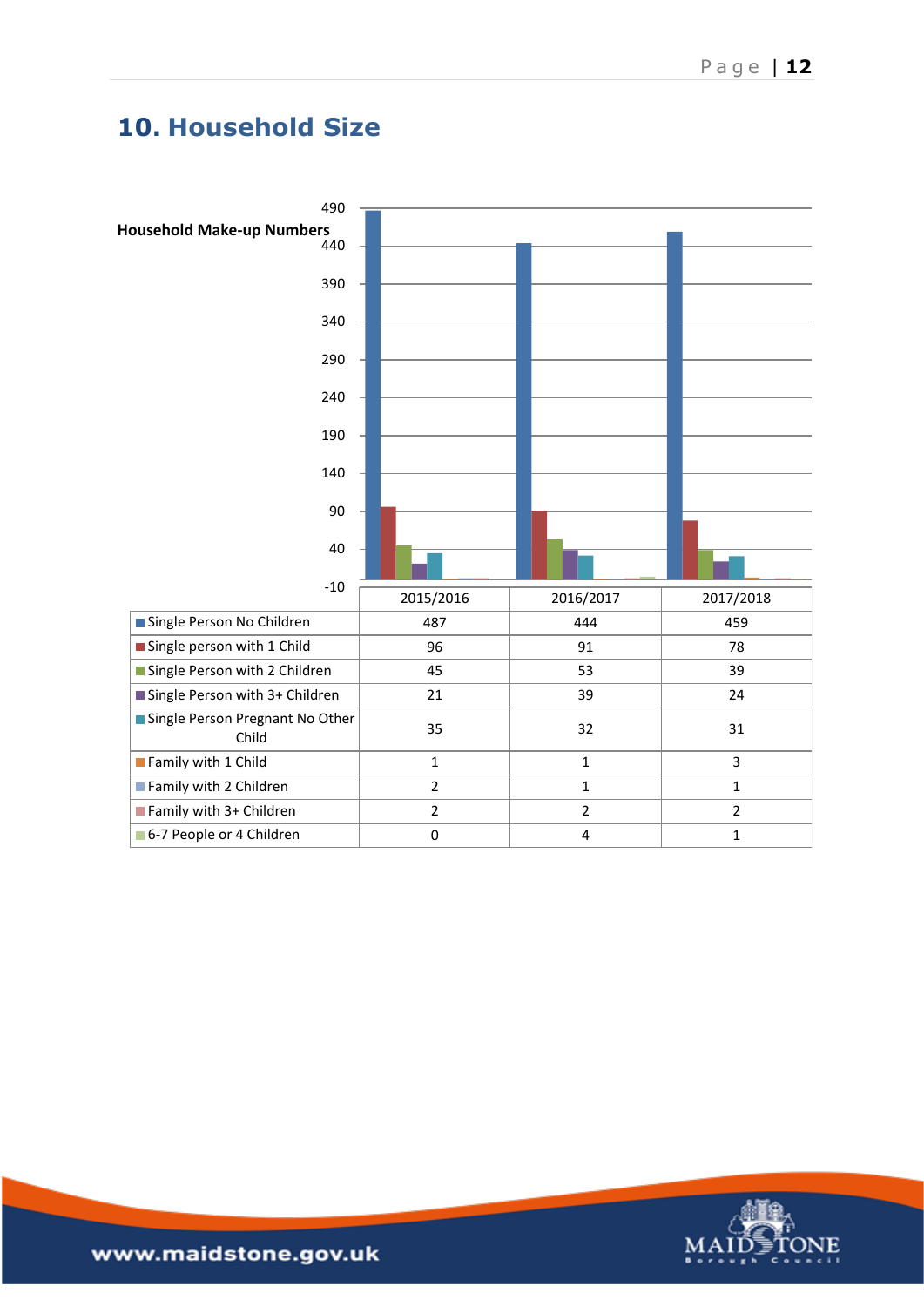

**2018 Household Make-up Numbers**

How household sizes are recorded changed in April 2018. Three new categories recognising couples have been introduced and this has had a significant effect as previously they would have been recorded as 2 single people**.** This should be noted when considering the below.

The number of single people has decreased substantially from 72% in 2017/2018 to 52.9% in for the first half of 2018/2019.

Families with 1 to 3 children have increased substantially from 2017/2018 levels.

Between 2015/16 and 2017/18 the numbers of applicants in priority need due to pregnancy has decreased slightly year on year, accounting for 5% of all applicants in each year.

The average age of pregnant applicants in 2015/16 was 23.6 years and the average age for the year to date is 25 years.

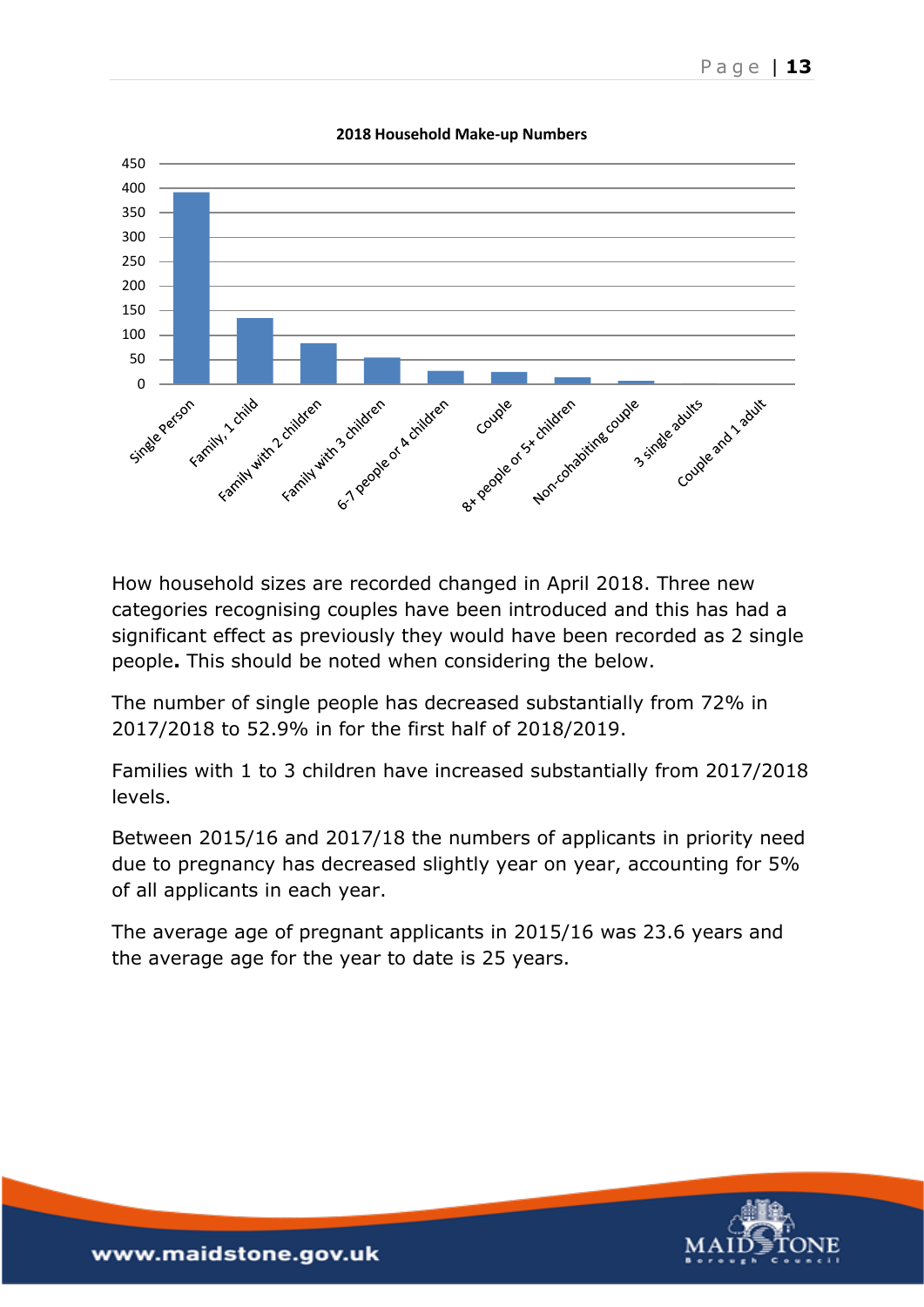### <span id="page-15-0"></span>**11. Temporary Accommodation**



**Total numbers of nights in Temporary Accomodation per month** 

There has been an increase of 22% in the total number of nights in temporary accommodation in Quarter 1 between 2016/2017 and 2018/2019 and a 26% increase in the total number of nights in Quarter 2 over the same period.

There has been a peak in demand in October as this month had the highest number of nights stayed in temporary accommodation in both 2016/2017 and 2017/2018.

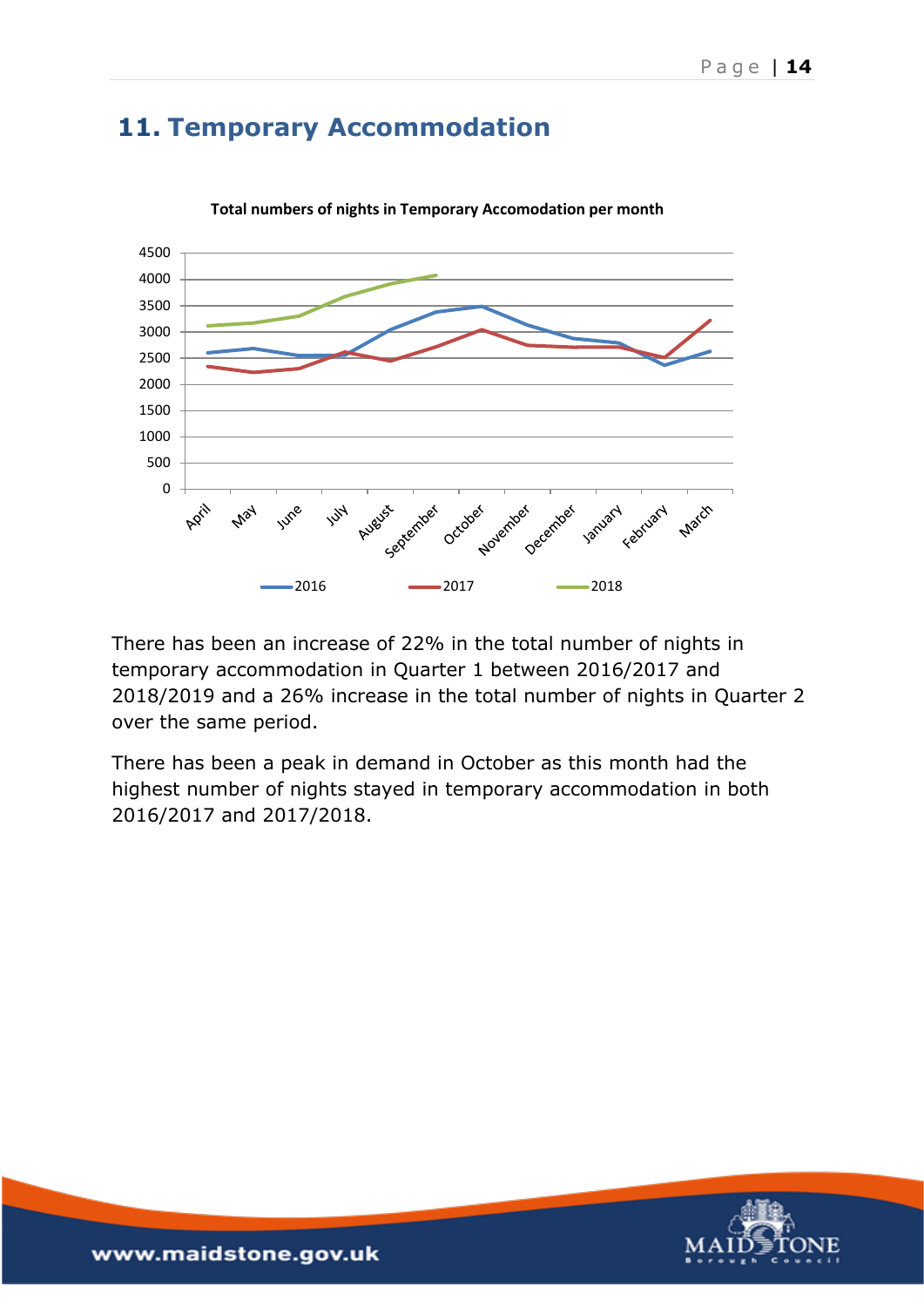# <span id="page-16-0"></span>**12. Rough Sleepers**

Maidstone is an area in Kent that along with Canterbury has historically attracted a local and transient rough sleeper population that is bigger than other parts of Kent. The Council has tackled the issues through the provision of supported accommodation such as Lily Smiths House and an outreach service providing by the Council directly and the Kent Supporting People Programme funded by KCC.

**Year** Total |Men |Women |Non UK **EU Nationals**  2014 25 21 4 3 2015 38 32 6 6 2016 | 35 | 30 | 5 | 5 2017 41 37 4 0 2018 (September) 48 38 10 4

Even with these interventions the rough sleeper population has seen a significant increase in the last few years as demonstrated below:

The increase in the number of rough sleepers is in line with the national trend and this was recognised within central government, which has led to the creation of the Rough Sleeper Initiative (RSI). The RSI has a number of funding streams that provides resources for work specifically for rough sleepers and Maidstone has benefitted from this initiative.

The Council established a larger outreach service, employed a rough sleeper coordinator, developed an assessment centre for emergency supported accommodation provision, contracted a treatment worker from Change, Grow, Live and extended the support at Pelican Court a low to medium hostel.

These interventions have had a significant and positive impact on the number of rough sleepers counted on the street during our official November 2018 count.

| Year            | <sup>T</sup> otal | Men | Women | <b>Unknown</b> |
|-----------------|-------------------|-----|-------|----------------|
| 2018 (November) |                   |     |       |                |

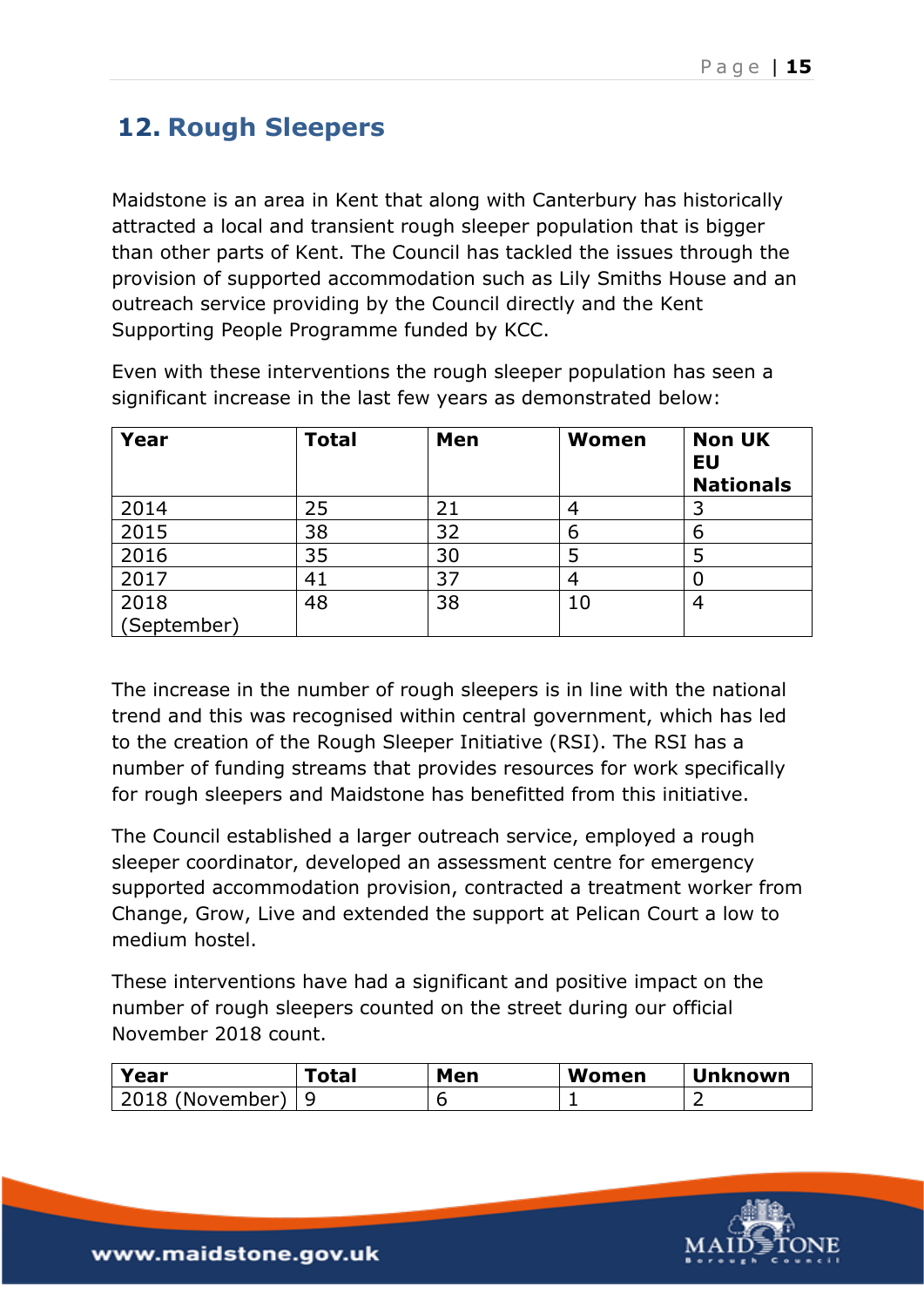Of those found, we know seven are UK nationals, but of the unknown two we are not aware of their origin.

#### <span id="page-17-0"></span>**Housing Register**

|                      | <b>Number of</b><br>households on the<br>housing register | <b>Number of</b><br>households<br>housed |
|----------------------|-----------------------------------------------------------|------------------------------------------|
| 2014 to 2015         | 1461                                                      | 624                                      |
| 2015 to 2016         | 785                                                       | 647                                      |
| 2016 to 2017         | 610                                                       | 644                                      |
| 2017 to 2018         | 618                                                       | 619                                      |
| 2018 - April to Sept | 607                                                       | 325                                      |

The number of households who are registered with the Council to apply for social housing has fallen significantly over the past 4 years. This is mainly due to applicants being contacted annually to confirm that they still want to be registered.

The number of households that obtain social housing accommodation through the register has remained fairly static. This reflects the number of vacant properties that are advertised from Housing Associations who own stock within the borough.

|                        | <b>Number of housing register applications</b><br>received |
|------------------------|------------------------------------------------------------|
| 2015 to 2016           | 2860                                                       |
| 2016 to 2017           | 3981                                                       |
| 2017 to 2018           | 4186                                                       |
| $2018$ – April to Sept | 2585                                                       |